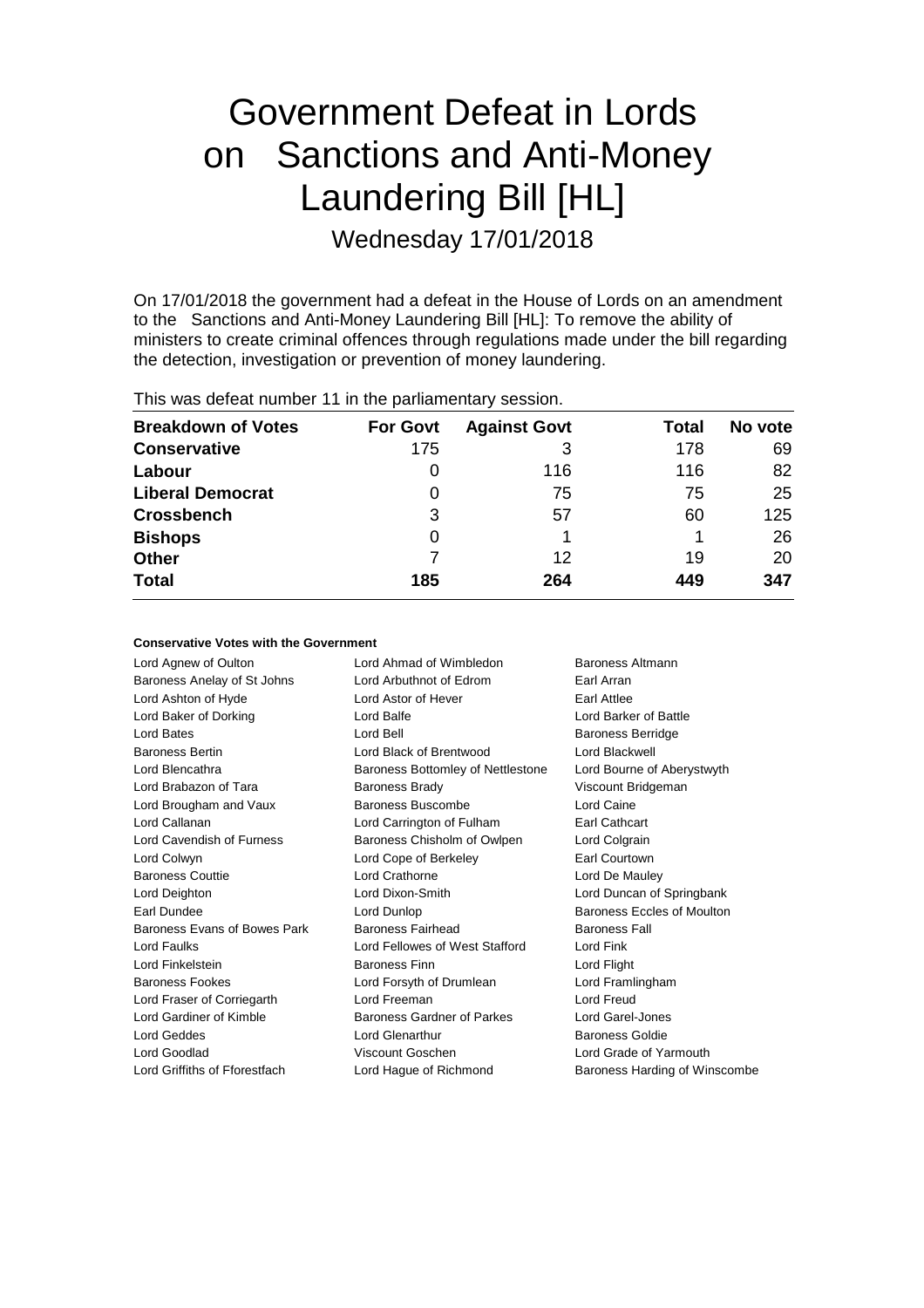Baroness Williams of Trafford Baroness Wyld Lord Young of Cookham Viscount Younger of Leckie

Lord Hayward **Baroness Helic** Lord Henley<br>
Lord Hill of Oareford **Baroness Hodgson of Abinger** Lord Hodgson Baroness Hodgson of Abinger Lord Hodgson of Astley Abbotts Earl Home **Baroness Hooper Baroness Hooper Lord Horam** Lord Howard of Rising **Earl Howe Carl Howe Lord Howell of Guildford** Lord Hunt of Wirral **Lord Inglewood** Baroness Jenkin of Kennington Lord Keen of Elie **Lord King of Bridgwater** Lord Kirkham Lord Kirkhope of Harrogate Lord Lamont of Lerwick Lord Lang of Monkton Lord Lansley Lord Leigh of Hurley Lord Lexden Earl Lindsay Lord Lingfield Earl Liverpool Lord Livingston of Parkhead Lord Lupton Baroness Manzoor Lord McColl of Dulwich Lord McInnes of Kilwinning Lord Moore of Lower Marsh Baroness Morris of Bolton **Lord Moynihan** Lord Cord Naseby Lord Nash Baroness Neville-Jones Baroness Neville-Rolfe Baroness Newlove Baroness Nicholson of Winterbourne Baroness Noakes Lord O'Shaughnessy **Baroness O'Cathain** Baroness Oppenheim-Barnes Lord Patten of Barnes **Lord Patten Baroness Pidding** Lord Polak Lord Popat Lord Porter of Spalding Lord Price **Lord Prior of Brampton** Lord Rana Baroness Rawlings **Baroness Redfern Baroness Redfern** Lord Renfrew of Kaimsthorn Lord Ribeiro Viscount Ridley Lord Risby Lord Robathan Baroness Rock Lord Rose of Monewden Lord Ryder of Wensum **Lord Saatchi** Baroness Scott of Bybrook Baroness Seccombe **Earl Selborne Earl Selborne Lord Selkirk of Douglas** Lord Sheikh Lord Sherbourne of Didsbury Lord Shinkwin Earl Shrewsbury Lord Smith of Hindhead Lord Spicer Baroness Stedman-Scott Baroness Stowell of Beeston Lord Strathclyde Baroness Stroud Baroness Sugg Lord Suri Lord Taylor of Holbeach Lord Tebbit Lord Trefgarne Viscount Trenchard Lord Trimble Lord True Lord Tugendhat **Night Collect Controlly Controlly** Viscount Ullswater **Baroness Vere of Norbiton** Baroness Verma Lord Wakeham Lord Waldegrave of North Hill Baroness Warsi Lord Wasserman Lord Wei Baroness Wheatcroft **Lord Whitby Baroness Wilcox Baroness Wilcox** 

#### **Conservative Votes against the Government**

Viscount Hailsham Baroness Shackleton of Belgravia Duke of Wellington

### **Labour Votes with the Government**

| <b>Labour Votes against the Government</b> |        |
|--------------------------------------------|--------|
| I ord Adonis                               | Lord   |
| Baroness Armstrong of Hill Top             | Baroı  |
| Lord Beecham                               | Lord   |
| Lord Bradley                               | Lord   |
| Lord Browne of Ladyton                     | Lord   |
| Lord Cashman                               | Visco  |
| Lord Clark of Windermere                   | Lord   |
| <b>Baroness Corston</b>                    | Lord   |
| Lord Desai                                 | Baror  |
| Lord Dubs                                  | Lord   |
| Lord Foulkes of Cumnock                    | Baror  |
| Lord Glasman                               | Baror  |
| Lord Gordon of Strathblane                 | Baroı  |
| Lord Griffiths of Burry Port               | Lord   |
| Lord Harris of Haringev                    | l ord- |

Anderson of Swansea Baroness Andrews ness Bakewell **Exercise Settem** Lord Bassam of Brighton **Berkeley Lord Blunkett** Brooke of Alverthorpe Lord Brookman Campbell-Savours Lord Carter of Coles **Lord Chandos** Lord Christopher Clarke of Hampstead Lord Collins of Highbury Davies of Stamford Lord Davies of Oldham ness Donaghy **Baroness Drake** Elder **Lord Faulkner of Worcester** ness Gale **Lord Giddens** ness Golding **Contact Coldsmith** ness Goudie **Communist Contract Contract Contract Contract Contract Contract Contract Contract Contract Contract Contract Contract Contract Contract Contract Contract Contract Contract Contract Contract Contract Contract C** Grocott **Griffiths of Burry Port Lord Griffiths Oriental Australian** Viscount Hanworth Lord Harris of Haringey **Lord Haworth Baroness Hayter of Kentish Town**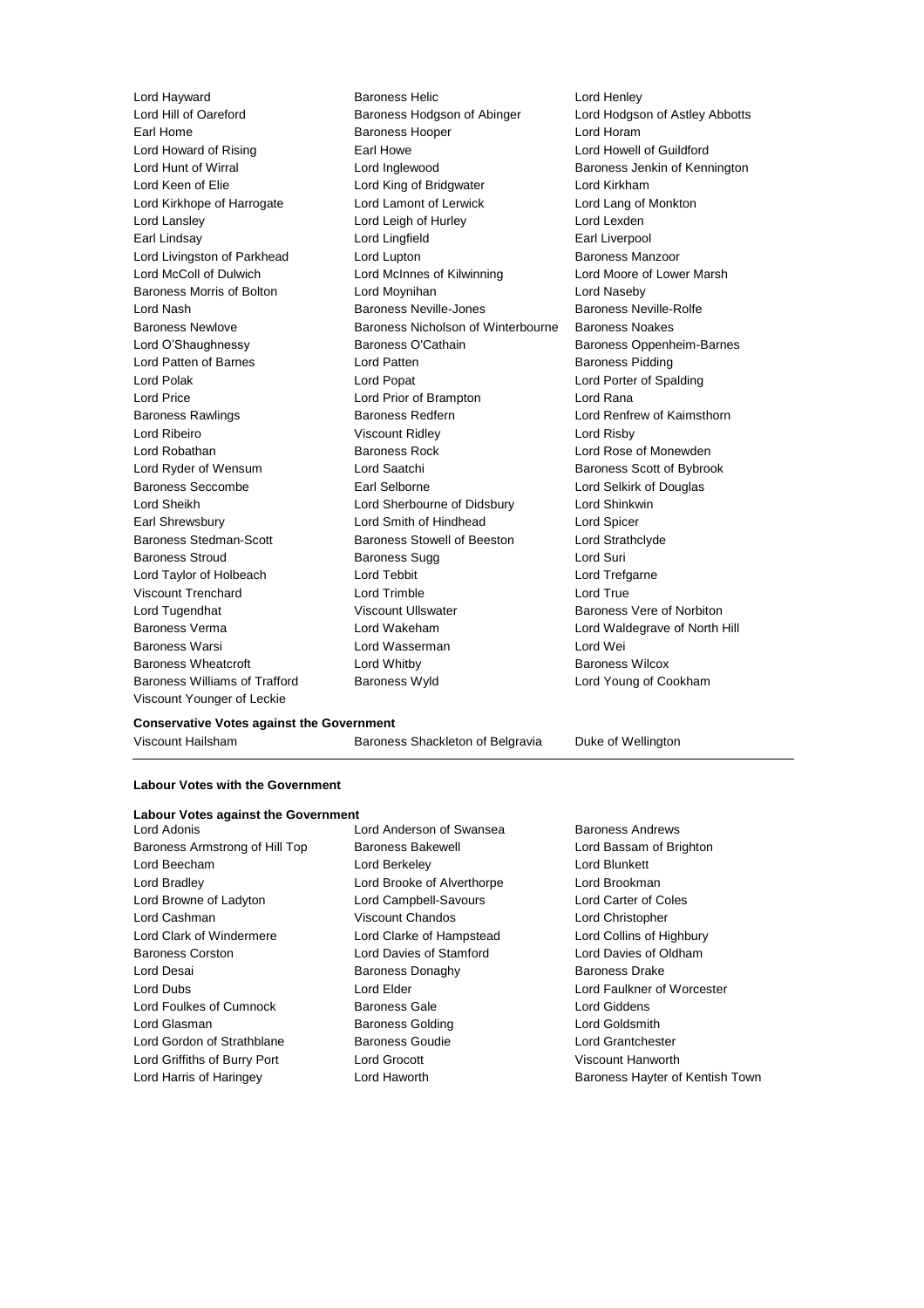Baroness Healy of Primrose Hill Baroness Hilton of Eggardon Lord Hollick Baroness Hollis of Heigham Baroness Howells of St Davids Lord Hughes of Woodside Lord Hunt of Kings Heath Lord Irvine of Lairg Lord Jones Baroness Jones of Whitchurch Lord Jordan Lord Judd Baroness Kennedy of Cradley **Lord Kennedy of Southwark Baroness Kinnock of Holyhead** Lord Kinnock Lord Kirkhill Lord Knight of Weymouth Baroness Lawrence of Clarendon Lord Layard Lord Lea of Crondall Lord Lennie Lord Liddle Lord Lipsey Baroness Lister of Burtersett Lord Mandelson Baroness Massey of Darwen Lord Maxton Lord McAvoy Baroness McIntosh of Hudnall Lord McKenzie of Luton Lord Mendelsohn Lord Monks Lord Moonie **Baroness Morgan of Huyton** Lord Morris of Aberavon Baroness Nye Lord O'Neill of Clackmannan Lord Patel of Bradford Lord Pendry Baroness Pitkeathley Lord Ponsonby of Shulbrede Baroness Primarolo Baroness Prosser Baroness Ramsay of Cartvale Lord Reid of Cardowan Lord Richard Lord Robertson of Port Ellen Lord Sawyer **Baroness Sherlock Consumers** Viscount Simon Baroness Smith of Basildon Baroness Smith of Gilmorehill Lord Snape Lord Soley Lord Stevenson of Balmacara Lord Stone of Blackheath Baroness Taylor of Bolton **Baroness Thornton** Baroness Thornton **Lord Tomlinson** Lord Touhig Lord Triesman Lord Tunnicliffe Baroness Warwick of Undercliffe Lord Watson of Invergowrie Lord Watts Baroness Whitaker **Lord Whitty** Lord Winston **Lord Winston** Lord Wood of Anfield Baroness Young of Old Scone

### **Liberal Democrat Votes with the Government**

**Liberal Democrat Votes against the Government** Lord Addington Lord Ashdown of Norton-sub-Hamdon Baroness Bakewell of Hardington **Mandeville** Baroness Barker Lord Beith Baroness Bonham-Carter of Yarnbury Baroness Bowles of Berkhamsted Lord Bradshaw Baroness Brinton Lord Burnett **Baroness Burt of Solihull** Lord Campbell of Pittenweem Lord Chidgey Lord Clement-Jones Lord Cotter Lord Dholakia **Baroness Doocey** Baroness Falkner of Margravine Baroness Featherstone Lord Foster of Bath Lord Fox Baroness Garden of Frognal Lord German Communication Carl Glasgow Lord Goddard of Stockport Lord Greaves **Baroness Grender** Baroness Grender Baroness Hamwee **Baroness Harris of Richmond** Baroness Humphreys Lord Hussain Baroness Janke Baroness Jolly Lord Kirkwood of Kirkhope **Baroness Kramer Baroness Kramer** Lord Lester of Herne Hill Baroness Ludford **Baroness Maddock** Lord McNally Lord Newby Baroness Northover Earl Oxford and Asquith Lord Paddick **Lord Palmer of Childs Hill Baroness Pinnock** Lord Purvis of Tweed Baroness Randerson Lord Razzall Lord Redesdale Lord Rennard Lord Roberts of Llandudno Lord Rodgers of Quarry Bank Baroness Scott of Needham Market Lord Sharkey Baroness Sheehan Lord Shipley Lord Shutt of Greetland Baroness Smith of Newnham Lord Steel of Aikwood Lord Stephen Lord Stoneham of Droxford Lord Strasburger Lord Stunell Lord Taverne Lord Teverson Lord Thomas of Gresford Baroness Thornhill Lord Tope Lord Tyler Lord Verjee Lord Wallace of Tankerness Lord Wallace of Saltaire Baroness Walmsley Lord Watson of Richmond Lord Willis of Knaresborough